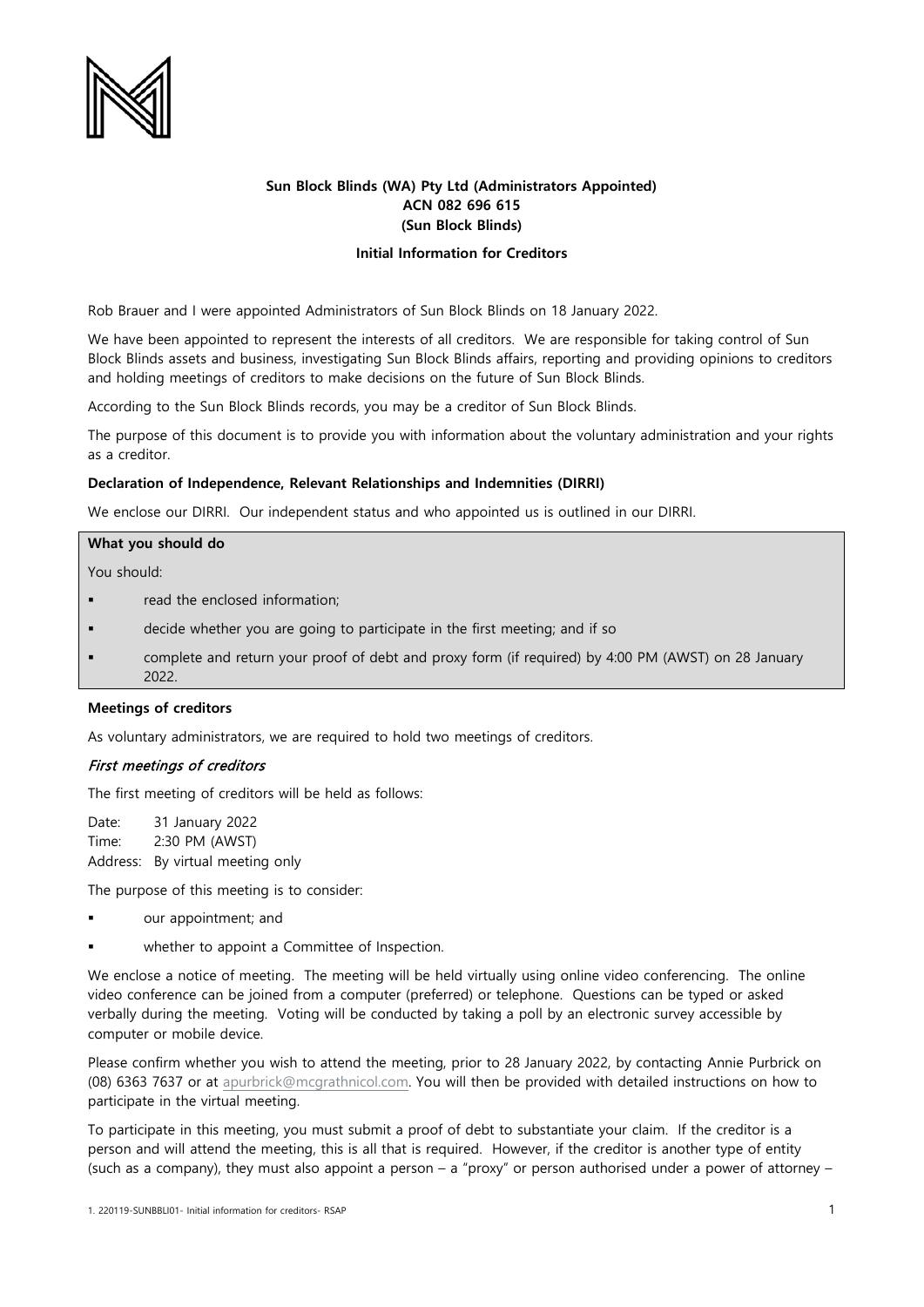

to vote on behalf of the creditor at the meeting. A proxy should also be appointed if the creditor is a person, but is not available to attend the meeting.

You can appoint the chairperson of the meeting as your proxy and direct the chairperson how you wish your vote to be cast. If you choose to do this, the chairperson must cast your vote as directed.

Proof of debt and proxy forms are enclosed, together with guidance notes to assist you when you complete them. Your completed proof of debt and, if applicable, proxy form must be returned to Annie Purbrick on (08) 6363 7637 or at [apurbrick@mcgrathnicol.com](mailto:apurbrick@mcgrathnicol.com) by 4:00 PM (AWST) on 28 January 2022. Email communication is preferred. If you are using the post to return your forms, please ensure you use the 'express post' option.

We also enclose general information for attending and voting at meetings of creditors.

## Committee of Inspection

At the first meeting, creditors will consider whether a Committee of Inspection (**COI**) should be appointed. The role of a COI is to consult with the voluntary administrators and receive reports on the conduct of the administration. A COI can also approve the voluntary administrators' fees.

It is our opinion that a COI is not required for this voluntary administration due to the limited number of creditors and funds available, and a lack of complexity in this voluntary administration.

However, it is for creditors to decide if they would like to form a COI in this voluntary administration.

## Second meeting of creditors

We will also, in due course, call a second meeting of creditors.

The purpose of that meeting is for creditors to consider our report and make a decision on the future of Sun Block Blinds.

Before that meeting you will be sent the notice of meeting and a detailed report which will set out the options for Sun Block Blinds' future. We will also provide our opinion as to what option we think is in the best interests of creditors.

You are encouraged to attend these meetings and participate in the voluntary administration process.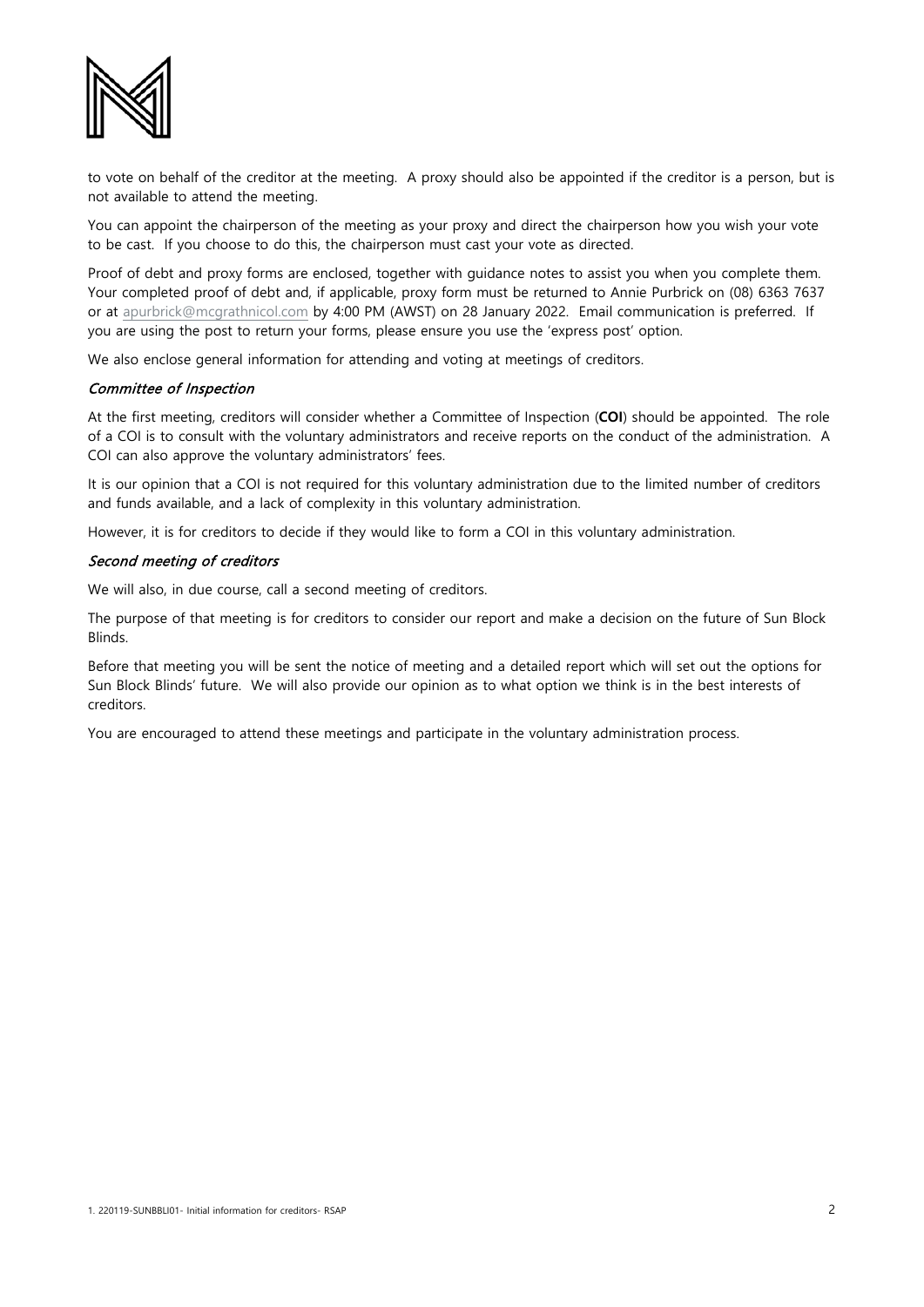

# **What do you need to know?**

| <b>Question</b>                                                 | <b>Answer</b>                                                                                                                                                                                                                                                                                                                                                                                                                                                                                                                                                                                                                                                                                                                                                                                                                                                                                                                                                                                                                                                                                                                                                                                              |
|-----------------------------------------------------------------|------------------------------------------------------------------------------------------------------------------------------------------------------------------------------------------------------------------------------------------------------------------------------------------------------------------------------------------------------------------------------------------------------------------------------------------------------------------------------------------------------------------------------------------------------------------------------------------------------------------------------------------------------------------------------------------------------------------------------------------------------------------------------------------------------------------------------------------------------------------------------------------------------------------------------------------------------------------------------------------------------------------------------------------------------------------------------------------------------------------------------------------------------------------------------------------------------------|
| What is a voluntary<br>administration?                          | A voluntary administration, or "VA", is a process initiated by the director(s) of<br>a company or a secured creditor of a company when they form the view the<br>company is, or is likely to become, insolvent. 'Insolvent' means that the<br>company is, or is likely to become, unable to pay its debts when they fall<br>due. Less commonly, a VA is commenced by a liquidator of the company. In<br>this case, the VA appointment was made by the director of the company.<br>The objective of a voluntary administration is to preserve as much as possible<br>of the business of the company or, if that is not feasible, seek a better<br>outcome for creditors than an immediate liquidation of the company. The<br>process involves the appointment of a voluntary administrator to the<br>company to administer and investigate the business, property, affairs and<br>financial circumstances of the company. A voluntary administrator must<br>complete investigations, form an opinion about the company's financial<br>position and its future and issue a detailed report to creditors of the<br>company. Creditors are then given the opportunity to vote on the future of<br>the company. |
| What are your rights as<br>a creditor?                          | We enclose a copy of the information sheet "Creditor Rights in Voluntary<br>Administrations" issued by the Australian Restructuring Insolvency &<br>Turnaround Association (ARITA). It includes information on your rights to:<br>make reasonable requests for information;<br>$\blacksquare$<br>give directions to the Administrators;<br>٠<br>appoint a reviewing liquidator; and<br>٠<br>replace us as Administrators.<br>٠                                                                                                                                                                                                                                                                                                                                                                                                                                                                                                                                                                                                                                                                                                                                                                             |
| What happens to your<br>debt?                                   | All creditors of Sun Block Blinds are now creditors in the voluntary<br>administration and your debt will be dealt with in the voluntary<br>administration.<br>It is important to note that a voluntary administration creates restrictions on<br>creditors being able to enforce their rights. You generally cannot enforce<br>your claim, recover your property, enforce your security, commence an action<br>to place the company into liquidation or act on a personal guarantee.<br>If you have leased property to Sun Block Blinds, have a retention of title<br>claim or have a registered personal property security interest in relation to<br>Sun Block Blinds, please contact Annie Purbrick on (08) 6363 7637 as soon as<br>possible.                                                                                                                                                                                                                                                                                                                                                                                                                                                          |
| What has happened in<br>the voluntary<br>administration so far? | As Administrators, we have assumed control of Sun Block Blinds affairs and<br>have entered into possession of its assets. We are currently undertaking an<br>urgent assessment to determine the best course of action to preserve the<br>value of its assets.                                                                                                                                                                                                                                                                                                                                                                                                                                                                                                                                                                                                                                                                                                                                                                                                                                                                                                                                              |
| What is the cost of the<br>voluntary<br>administration?         | We get paid out of Sun Block Blinds money, including realisations from<br>assets or from money paid to us by others, such as Sun Block Blinds'<br>director. If there is not enough money in the voluntary administration, we do<br>not get paid in full.<br>We enclose our Initial Remuneration Notice which provides you with<br>information about how we propose to be paid for undertaking the voluntary<br>administration.<br>We will seek your approval of our remuneration at the second meeting of<br>creditors, unless that remuneration is approved earlier by a COI (if one is<br>appointed). We will provide you with detailed information about what tasks<br>we have undertaken and the costs of those tasks.                                                                                                                                                                                                                                                                                                                                                                                                                                                                                 |